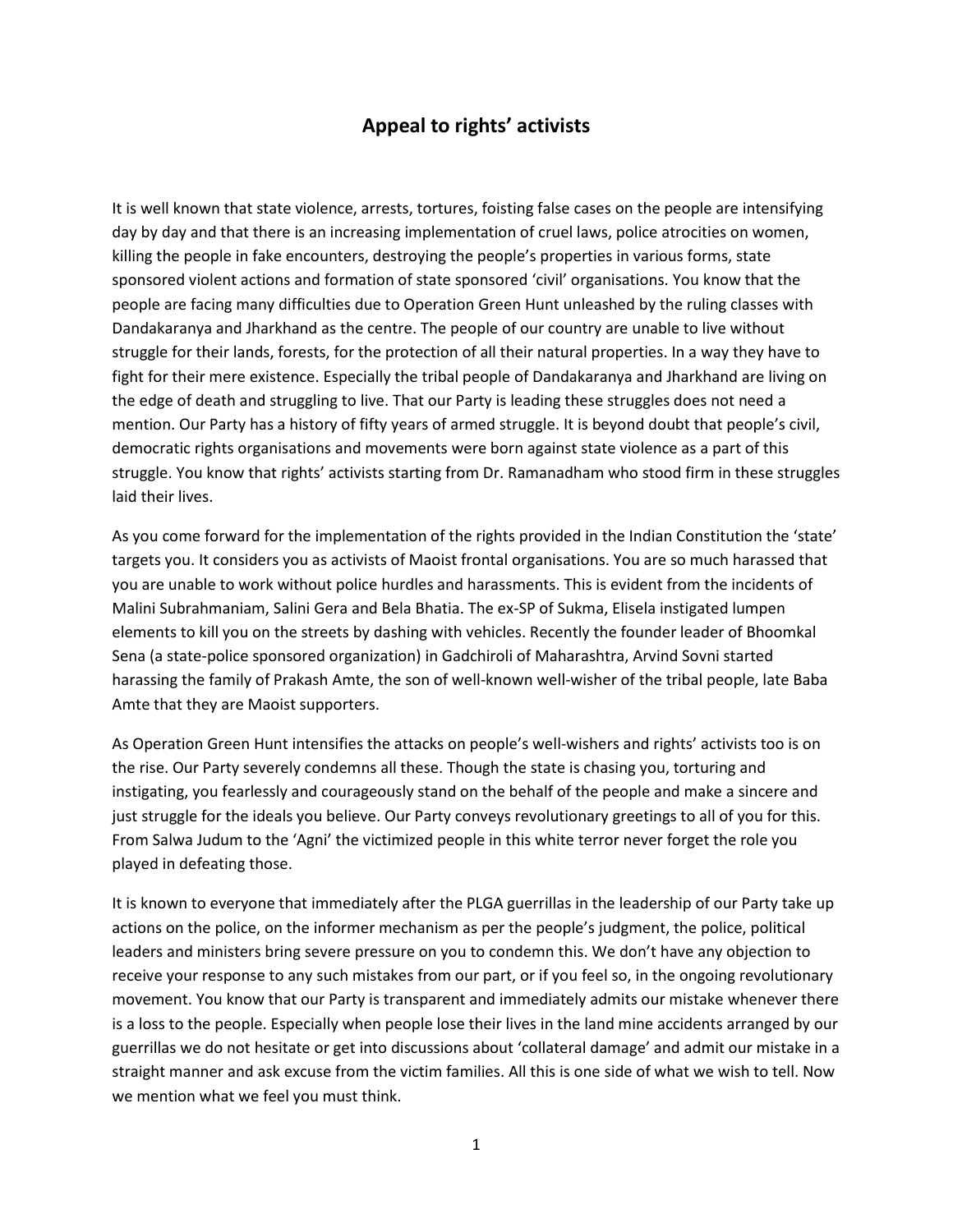There is a lot of importance to the psychological war in the multi-pronged war of the Indian ruling classes to suppress the revolutionary movement in the country. Ill propaganda about the revolutionary movement and creating severe resentment is part of it. Developing much disbelief about the revolutionary movement internally, liquidating it, weakening the revolutionary elements and surrendering them too are part of it. In Mission-2016 and Mission-2017 they indulged in many kinds of wrong propaganda and made us responsible for many anti-people actions. They also indulged in severe conspiracies to create misunderstandings and disbelief about us. Those who believe the police propaganda take them to be true and undoubtedly they have their role in spreading them. It might not be correct for you responsible individuals and organisations to express your response towards any actions, without considering the facts comprehensively. On some occasions it might also lead to mistakes and misunderstandings. The police widely utilize the social media and are spreading confusion on many occasions. So perhaps we need not mention that it would be inevitable for anyone to know facts in a patient manner. Let us see a few examples.

On the 19<sup>th</sup> January 2017, the media carried the news that three women died in a land mine blast in Ghodagaon in Narayanpur district in Chhattisgarh. The police immediately took up propaganda through the media that the Maoists were responsible for this. The then IG of Bastar Kalluri Sivaram Prasad organized rallies of victimized people. The police condemned the incident and also warned that there is a danger for the rights' activists from the Maoists. All this happened in light speed. It is unfortunate that an organization like PUCL too believed this propaganda and found fault with the Maoists. We are no way concerned with the incident. In fact no mine blasted in that place. The propaganda of the police is absolutely different from what actually happened. The fact is like this. After a police patrol in the surroundings of the village a woman found a mortar shell in the forest. It is an ordinary thing for the villagers to pick up the bullets and shells that the police leave on their way. The woman brought the shell home and innocent of its effects threw it aside. It blasted and those who were near to it were injured. The people held a panchayat (village court) about the incident and solved it. There was a delay from the side of our Party and in the meanwhile there was unwanted propaganda.

In the past two years the police arranged land mines in various places of the areas of the revolutionary movement and dug them out themselves. When the people were harmed in such incidents the police accused our Party. Let us see another cruel propaganda of the police.

On the 22<sup>nd</sup> of January 2017, Hirakund Express met with an accident in Vijayanagaram district of Andhra Pradesh bordering Chhattisgarh. Many passengers died and many others were injured. As the news was pouring in about the incident, the then IG of Bastar SRP Kalluri immediately came out with statements that Maoists had a hand in this! The police of Odisha in fact stated that the Maoists had nothing to do with this. There was another incident in Bastar division at the same time. See how IG Kalluri moved the vices.

An ancient statue of Vinayaka that was situated on Dolkal hill in Dantewada district fell on the ground in the same month. The believers started making a hue and cry of this and Kalluri once more took the chance cashing on people's sentiments. The statue fell from a height of three thousand feet and broke into 16 pieces for which he found fault with the Maoists! Anyhow Archeologists stepped into the arena